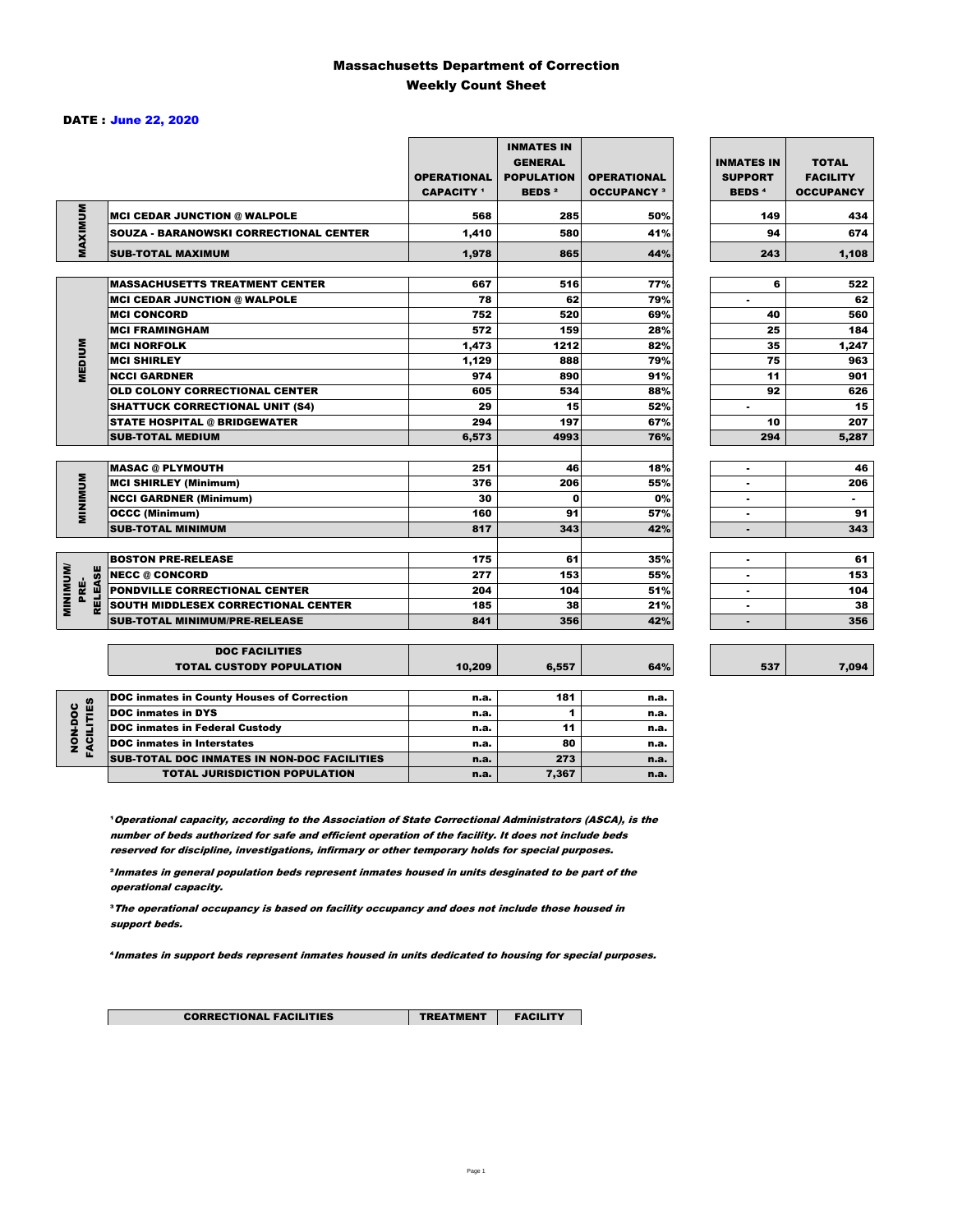### Massachusetts Department of Correction Weekly Count Sheet

| <b>HOSPITAL MISSION</b>             | <b>BEDS</b> | <b>OCCUPANCY</b> |
|-------------------------------------|-------------|------------------|
| <b>SHATTUCK CORRECTIONAL UNIT</b>   | 29          | 15               |
| <b>STATE HOSPITAL @ BRIDGEWATER</b> | 372         | 197              |
| <b>TOTAL</b>                        | 401         | 212              |

|                                                                | <b>FACILITY</b>  |
|----------------------------------------------------------------|------------------|
| <b>DOC INMATES IN COUNTY FACILITIES</b>                        | <b>OCCUPANCY</b> |
| <b>BARNSTABLE COUNTY</b>                                       |                  |
| <b>BERKSHIRE COUNTY</b>                                        | 5                |
| <b>BRISTOL COUNTY</b>                                          |                  |
| <b>DUKES COUNTY</b>                                            |                  |
| <b>ESSEX COUNTY</b>                                            | 1                |
| <b>FRANKLIN COUNTY</b>                                         | 11               |
| <b>HAMPDEN COUNTY*</b>                                         | 110              |
| <b>HAMPSHIRE COUNTY</b>                                        | 8                |
| <b>MIDDLESEX COUNTY</b>                                        | -                |
| <b>NORFOLK COUNTY</b>                                          | ۰                |
| <b>PLYMOUTH COUNTY</b>                                         | 45               |
| <b>SUFFOLK COUNTY</b>                                          | 1                |
| <b>WORCESTER COUNTY</b>                                        |                  |
| <b>TOTAL</b>                                                   | 181              |
| *Note* Hampden County has 52 Section 35 inmates (Stoney Brook) |                  |
|                                                                | <b>EACH ITV</b>  |

| <b>DOC INMATES IN OTHER FACILITIES</b> | <b>FACILITY</b><br><b>OCCUPANCY</b> |
|----------------------------------------|-------------------------------------|
| <b>FEDERAL BUREAU OF PRISONS</b>       |                                     |
| <b>DYS</b>                             |                                     |
| <b>INTERSTATES</b>                     | 80                                  |
| <b>TOTAL</b>                           |                                     |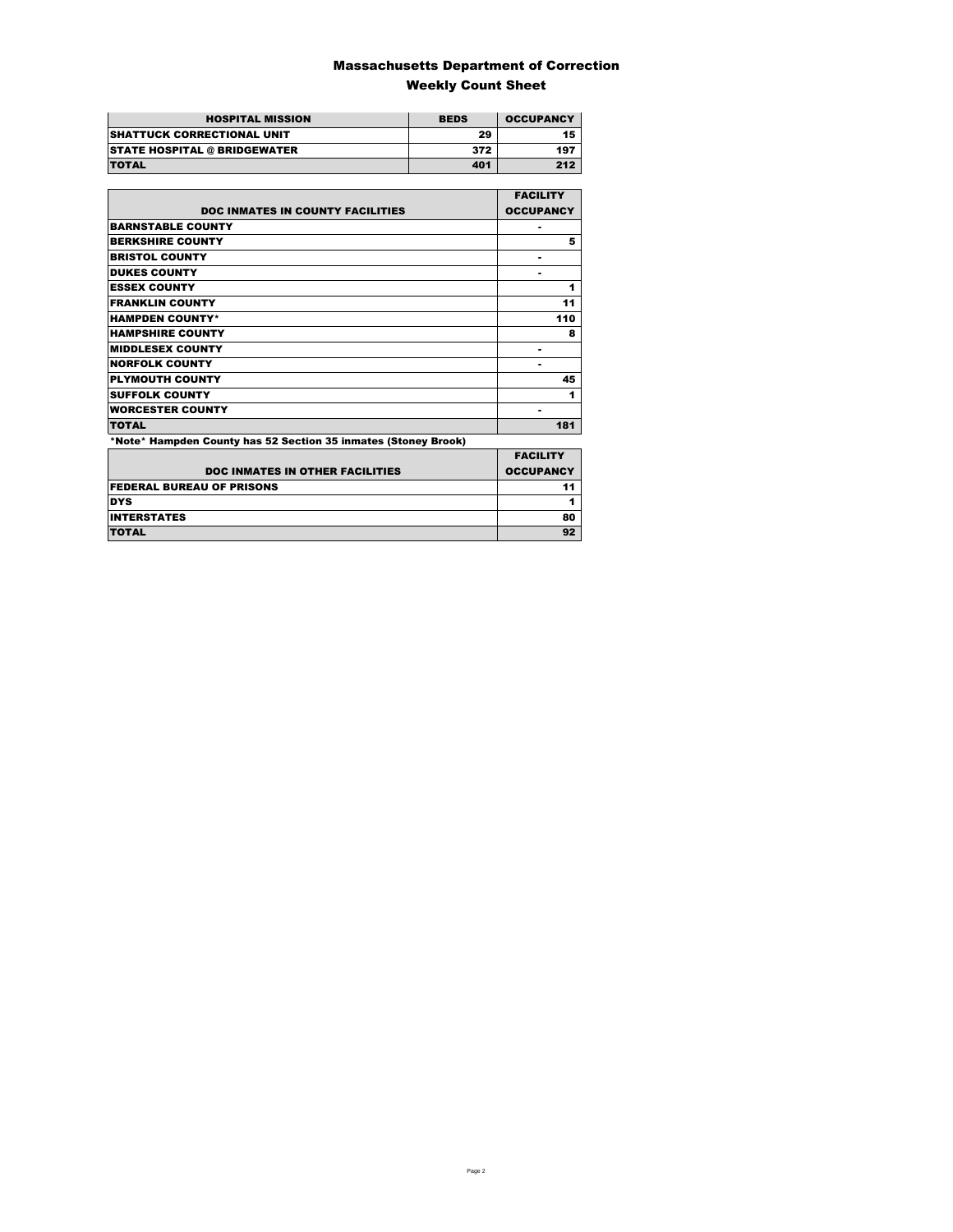#### **06/22/20**

| <b>COUNTY</b>         | <b>SECURITY LEVEL</b>                 |                               |                              |                             |                                |                              |                                 |                              |                                     |                           | <b>TOTAL</b>                  |                        |
|-----------------------|---------------------------------------|-------------------------------|------------------------------|-----------------------------|--------------------------------|------------------------------|---------------------------------|------------------------------|-------------------------------------|---------------------------|-------------------------------|------------------------|
| <b>BARNSTABLE</b>     | <b>TYPE</b>                           | <b>MAXIMUM</b>                |                              | <b>MEDIUM</b>               |                                |                              | <b>MINIMUM</b>                  |                              | <b>PRE-RELEASE</b>                  |                           | <b>TOTAL</b>                  |                        |
|                       |                                       | <b>MALE</b>                   | <b>FEMALE</b>                | <b>MALE</b>                 | <b>FEMALE</b>                  | <b>MALE</b>                  | <b>FEMALE</b>                   | <b>MALE</b>                  | <b>FEMALE</b>                       | <b>MALE</b>               | <b>FEMALE</b>                 | <b>FACILITY</b>        |
|                       | <b>COUNTY</b>                         | $\mathbf 0$                   | $\mathbf{0}$                 | 67                          | 6                              | $\mathbf{0}$                 | 0                               | $\mathbf{0}$                 | $\overline{0}$                      | 67                        | 6                             | 73                     |
| <b>HOUSE OF</b>       | <b>STATE</b>                          | $\mathbf 0$                   | $\mathbf{0}$                 | 0                           | 0                              | $\mathbf{0}$                 | 0                               | $\mathbf{0}$                 | $\overline{0}$                      | 0                         | 0                             | 0                      |
| <b>CORRECTION</b>     | <b>FEDERAL</b><br><b>TOTAL</b>        | $\Omega$<br>$\overline{0}$    | $\mathbf 0$<br>$\mathbf{0}$  | 0<br>67                     | $\mathbf 0$<br>$6\phantom{1}6$ | 0<br>$\mathbf{0}$            | $\overline{0}$<br>$\mathbf 0$   | $\Omega$<br>$\overline{0}$   | 0<br>$\overline{0}$                 | $\mathbf 0$<br>67         | 0<br>$6\phantom{1}$           | $\mathbf 0$<br>73      |
|                       | <b>COUNTY</b>                         | $\mathbf 0$                   | $\mathbf 0$                  | 85                          | 6                              | $\mathbf{0}$                 | $\mathbf 0$                     | $\mathbf 0$                  | $\mathbf 0$                         | 85                        | 6                             | 91                     |
| JAIL                  | <b>OTHER COUNTY</b>                   | $\overline{0}$                | $\mathbf 0$                  | 1                           | $\mathbf 0$                    | $\Omega$                     | $\overline{0}$                  | $\Omega$                     | $\overline{0}$                      | $\mathbf{1}$              | 0                             | $\mathbf{1}$           |
|                       | <b>FEDERAL</b>                        | $\mathbf 0$                   | $\mathbf{0}$                 | 0                           | $\mathbf 0$                    | $\mathbf{0}$                 | 0                               | $\mathbf{0}$                 | 0                                   | 0                         | $\mathbf 0$                   | $\mathbf 0$            |
|                       | <b>TOTAL</b>                          | $\overline{0}$                | $\mathbf{0}$                 | 86                          | 6                              | $\Omega$                     | $\overline{0}$                  | $\Omega$                     | $\overline{0}$                      | 86                        | 6                             | 92                     |
|                       | <b>FACILITY TOTAL</b>                 | $\bf{0}$                      | $\bf{0}$                     | 153                         | 12                             | 0                            | 0                               | 0                            | $\mathbf{0}$                        | 153                       | 12                            | 165                    |
| <b>BERKSHIRE</b>      | <b>TYPE</b>                           | <b>MAXIMUM</b>                |                              |                             | <b>MEDIUM</b>                  |                              | <b>MINIMUM</b>                  |                              | <b>PRE-RELEASE</b>                  |                           | <b>TOTAL</b>                  |                        |
|                       |                                       | <b>MALE</b>                   | <b>FEMALE</b>                | <b>MALE</b>                 | <b>FEMALE</b>                  | <b>MALE</b>                  | <b>FEMALE</b>                   | <b>MALE</b>                  | <b>FEMALE</b>                       | <b>MALE</b>               | <b>FEMALE</b>                 | <b>FACILITY</b>        |
|                       | <b>COUNTY</b>                         | $\mathbf{0}$                  | $\mathbf 0$                  | 59                          | 0                              | $\mathbf{0}$                 | 0                               | $\mathbf 0$                  | $\mathbf{0}$                        | 59                        | 0                             | 59                     |
| <b>HOUSE OF</b>       | <b>STATE</b>                          | $\mathbf 0$                   | $\mathbf 0$                  | 5                           | $\pmb{0}$                      | $\mathbf{0}$                 | $\mathbf 0$                     | $\mathbf{0}$                 | $\mathbf 0$                         | 5                         | $\mathbf{0}$                  | 5                      |
| <b>CORRECTION</b>     | <b>FEDERAL</b>                        | $\mathbf{0}$                  | $\mathbf 0$                  | $\Omega$                    | $\mathbf 0$                    | $\mathbf{0}$                 | $\overline{0}$                  | $\mathbf{0}$                 | $\overline{0}$                      | $\mathbf 0$               | $\mathbf{0}$                  | $\mathbf 0$            |
|                       | <b>TOTAL</b>                          | $\overline{0}$                | $\Omega$                     | 64                          | $\overline{0}$                 | $\mathbf 0$                  | $\mathbf 0$                     | $\mathbf{0}$                 | $\overline{0}$                      | 64                        | $\overline{0}$                | 64                     |
|                       | <b>COUNTY</b>                         | $\overline{0}$                | $\mathbf 0$                  | 86                          | $\mathbf 0$                    | $\mathbf 0$                  | $\overline{0}$                  | $\Omega$<br>$\Omega$         | $\overline{0}$                      | 86                        | $\mathbf 0$<br>$\mathbf 0$    | 86                     |
| JAIL                  | <b>OTHER COUNTY</b><br><b>FEDERAL</b> | $\mathbf 0$<br>$\overline{0}$ | $\mathbf 0$<br>$\mathbf 0$   | 0<br>$\Omega$               | $\mathbf 0$<br>$\overline{0}$  | $\mathbf{0}$<br>$\mathbf{0}$ | 0<br>$\overline{0}$             | $\Omega$                     | $\mathbf 0$<br>$\overline{0}$       | 0<br>$\mathbf 0$          | $\mathbf{0}$                  | 0<br>$\mathbf 0$       |
|                       | <b>TOTAL</b>                          | $\mathbf 0$                   | $\overline{0}$               | 86                          | $\mathbf 0$                    | $\mathbf 0$                  | $\mathbf 0$                     | $\mathbf{0}$                 | $\mathbf 0$                         | 86                        | $\mathbf{0}$                  | 86                     |
|                       | <b>FACILITY TOTAL</b>                 | $\mathbf 0$                   | 0                            | 150                         | $\mathbf 0$                    | $\mathbf{0}$                 | $\mathbf 0$                     | $\mathbf 0$                  | $\mathbf{0}$                        | 150                       | 0                             | 150                    |
|                       |                                       |                               |                              |                             |                                |                              |                                 |                              |                                     |                           |                               |                        |
| <b>BRISTOL</b>        | <b>TYPE</b>                           | <b>MAXIMUM</b>                |                              | <b>MEDIUM</b>               | <b>FEMALE</b>                  |                              | <b>MINIMUM</b>                  |                              | <b>PRE-RELEASE</b>                  |                           | <b>TOTAL</b><br><b>FEMALE</b> |                        |
| <b>Ash Street</b>     | <b>COUNTY</b>                         | <b>MALE</b><br>$\mathbf{0}$   | <b>FEMALE</b><br>$\mathbf 0$ | <b>MALE</b><br>15           | $\mathbf{0}$                   | <b>MALE</b><br>$\mathbf 0$   | <b>FEMALE</b><br>$\mathbf{0}$   | <b>MALE</b><br>$\mathbf 0$   | <b>FEMALE</b><br>$\overline{0}$     | <b>MALE</b><br>15         | 0                             | <b>FACILITY</b><br>15  |
| <b>HOUSE OF</b>       | <b>STATE</b>                          | $\mathbf 0$                   | $\mathbf 0$                  | 0                           | $\mathbf 0$                    | $\Omega$                     | 0                               | $\Omega$                     | $\overline{0}$                      | 0                         | 0                             | $\bf{0}$               |
| <b>CORRECTION</b>     | <b>FEDERAL</b>                        | $\overline{0}$                | $\mathbf{0}$                 | 0                           | $\mathbf{0}$                   | $\mathbf{0}$                 | $\mathbf 0$                     | $\mathbf{0}$                 | $\mathbf 0$                         | $\mathbf 0$               | $\mathbf{0}$                  | $\mathbf 0$            |
|                       | <b>TOTAL</b>                          | $\overline{0}$                | $\mathbf{0}$                 | 15                          | $\mathbf 0$                    | $\overline{0}$               | $\mathbf 0$                     | $\mathbf{0}$                 | $\mathbf 0$                         | 15                        | $\overline{0}$                | 15                     |
|                       | <b>COUNTY</b>                         | $\Omega$                      | $\Omega$                     | 78                          | $\Omega$                       | $\Omega$                     | $\overline{0}$                  | $\Omega$                     | $\overline{0}$                      | 78                        | $\overline{0}$                | 78                     |
| JAIL                  | <b>OTHER COUNTY</b>                   | $\overline{0}$                | $\mathbf 0$                  | 0                           | $\overline{0}$                 | $\mathbf{0}$                 | $\overline{0}$                  | $\mathbf 0$                  | $\Omega$                            | $\mathbf 0$               | $\mathbf 0$                   | 0                      |
|                       | <b>FEDERAL</b>                        | $\overline{0}$                | $\mathbf 0$                  | 1                           | $\mathbf 0$                    | $\mathbf{0}$                 | 0                               | $\Omega$                     |                                     | $\mathbf{1}$              | 0                             | 1                      |
|                       | <b>TOTAL</b>                          | $\overline{0}$                | $\Omega$                     | 79                          | $\mathbf 0$                    | $\Omega$                     | $\overline{0}$                  | $\Omega$                     | $\overline{0}$                      | 79                        | $\overline{0}$                | 79                     |
|                       | <b>FACILITY TOTAL</b>                 | 0                             | 0                            | 94                          | 0                              | $\mathbf{0}$                 | 0                               | 0                            | 0                                   | 94                        | 0                             | 94                     |
| <b>BRISTOL</b>        | <b>TYPE</b>                           | <b>MAXIMUM</b>                |                              |                             | <b>MEDIUM</b>                  |                              | <b>MINIMUM</b>                  |                              | <b>PRE-RELEASE</b>                  |                           | <b>TOTAL</b>                  |                        |
| <b>Dartmouth</b>      |                                       | <b>MALE</b>                   | <b>FEMALE</b>                | <b>MALE</b>                 | <b>FEMALE</b>                  | <b>MALE</b>                  | <b>FEMALE</b>                   | <b>MALE</b>                  | <b>FEMALE</b>                       | <b>MALE</b>               | <b>FEMALE</b>                 | <b>FACILITY</b>        |
|                       | <b>COUNTY</b>                         | $\mathbf 0$                   | $\mathbf 0$                  | 144                         | 0                              | 0                            | 0                               | $\mathbf 0$                  | $\overline{0}$                      | 144                       | 0                             | 144                    |
| <b>HOUSE OF</b>       | <b>STATE</b>                          | $\mathbf 0$<br>$\overline{0}$ | $\Omega$<br>$\mathbf{0}$     | 0<br>1                      | $\mathbf 0$<br>$\mathbf 0$     | $\Omega$<br>$\mathbf 0$      | 0<br>0                          | $\Omega$<br>$\mathbf{0}$     | $\mathbf 0$<br>$\overline{0}$       | 0                         | $\mathbf 0$<br>0              | $\mathbf 0$<br>1       |
| <b>CORRECTION</b>     | <b>FEDERAL</b><br><b>TOTAL</b>        | $\overline{0}$                | $\mathbf{0}$                 | 145                         | $\mathbf 0$                    | $\overline{0}$               | $\overline{0}$                  | $\mathbf{0}$                 | $\overline{0}$                      | 1<br>145                  | $\overline{0}$                | 145                    |
|                       | <b>COUNTY</b>                         | $\mathbf 0$                   | $\overline{0}$               | 279                         | 10                             | $\mathbf{0}$                 | $\mathbf 0$                     | $\mathbf{0}$                 | $\mathbf 0$                         | 279                       | 10                            | 289                    |
| <b>JAIL</b>           | <b>OTHER COUNTY</b>                   | $\overline{0}$                | $\Omega$                     | 64                          | 1                              | $\Omega$                     | $\overline{0}$                  | $\Omega$                     | $\overline{0}$                      | 64                        | 1                             | 65                     |
|                       | <b>FEDERAL</b>                        | $\mathbf 0$                   | $\mathbf 0$                  | $\overline{2}$              | $\mathbf 0$                    | $\mathbf 0$                  | $\mathbf 0$                     | $\mathbf{0}$                 | $\overline{0}$                      | $\overline{2}$            | $\mathbf 0$                   | $\overline{2}$         |
|                       | <b>TOTAL</b>                          | $\mathbf 0$                   | $\overline{0}$               | 345                         | 11                             | $\mathbf 0$                  | $\mathbf 0$                     | $\mathbf{0}$                 | $\mathbf 0$                         | 345                       | 11                            | 356                    |
|                       | <b>FACILITY TOTAL</b>                 | $\bf{0}$                      | $\bf{0}$                     | 490                         | 11                             | $\mathbf{0}$                 | 0                               | 0                            | 0                                   | 490                       | 11                            | 501                    |
| <b>BRISTOL</b>        | <b>TYPE</b>                           | <b>MAXIMUM</b>                |                              | <b>MEDIUM</b>               |                                |                              |                                 |                              |                                     |                           | <b>TOTAL</b>                  |                        |
| <b>Women's Center</b> |                                       | <b>MALE</b>                   | <b>FEMALE</b>                | <b>MALE</b>                 | <b>FEMALE</b>                  | <b>MALE</b>                  | <b>MINIMUM</b><br><b>FEMALE</b> | <b>MALE</b>                  | <b>PRE-RELEASE</b><br><b>FEMALE</b> | <b>MALE</b>               | <b>FEMALE</b>                 | <b>FACILITY</b>        |
|                       | <b>COUNTY</b>                         | $\mathbf{0}$                  | 0                            | 0                           | 4                              | $\mathbf{0}$                 | 0                               | $\mathbf{0}$                 | $\mathbf{0}$                        | $\mathbf{0}$              | 4                             | 4                      |
| <b>SENTENCED</b>      | <b>STATE</b>                          | $\Omega$                      | 0                            | $\Omega$                    | $\Omega$                       | $\Omega$                     | $\Omega$                        | $\Omega$                     | $\Omega$                            | $\mathbf{0}$              | $\overline{0}$                | $\Omega$               |
|                       | <b>FEDERAL</b>                        | $\mathbf 0$                   | $\pmb{0}$                    | $\pmb{0}$                   | $\pmb{0}$                      | $\mathbf 0$                  | $\mathbf 0$                     | $\mathbf 0$                  | $\mathbf 0$                         | $\pmb{0}$                 | $\mathbf 0$                   | $\pmb{0}$              |
|                       | <b>TOTAL</b>                          | $\mathbf 0$                   | $\mathbf 0$                  | $\mathbf{0}$                | $\overline{\mathbf{4}}$        | $\mathbf 0$                  | $\mathbf 0$                     | $\mathbf{0}$                 | $\mathbf 0$                         | $\bf 0$                   | $\overline{\mathbf{4}}$       | $\overline{4}$         |
|                       | <b>COUNTY</b>                         | $\mathbf 0$                   | $\mathbf 0$                  | 0                           | 11                             | $\mathbf{0}$                 | $\mathbf 0$                     | $\mathbf{0}$                 | $\mathbf 0$                         | $\pmb{0}$                 | 11                            | 11                     |
| UNSENTENCED           | INS                                   | $\mathbf 0$<br>$\overline{0}$ | $\mathbf 0$<br>$\Omega$      | $\pmb{0}$<br>$\overline{0}$ | $\mathbf 0$<br>$\mathbf 0$     | $\mathbf{0}$<br>$\mathbf{0}$ | $\mathbf{0}$<br>$\overline{0}$  | $\mathbf{0}$<br>$\mathbf{0}$ | $\mathbf{0}$<br>$\mathbf 0$         | $\mathbf{0}$<br>$\pmb{0}$ | 0<br>$\mathbf 0$              | $\pmb{0}$<br>$\pmb{0}$ |
|                       | <b>FEDERAL</b><br><b>TOTAL</b>        | $\overline{0}$                | $\overline{0}$               | $\mathbf{0}$                | 11                             | $\overline{0}$               | $\overline{0}$                  | $\mathbf{0}$                 | $\mathbf 0$                         | $\bf 0$                   | 11                            | 11                     |
|                       | <b>FACILITY TOTAL</b>                 | $\mathbf 0$                   | $\mathbf{0}$                 | 0                           | 15                             | 0                            | $\mathbf 0$                     | $\mathbf{0}$                 | $\mathbf{0}$                        | 0                         | 15                            | 15                     |
|                       |                                       |                               |                              |                             |                                |                              |                                 |                              |                                     |                           |                               |                        |
| <b>DUKES</b>          | <b>TYPE</b>                           |                               | <b>MAXIMUM</b>               |                             | <b>MEDIUM</b>                  |                              | <b>MINIMUM</b>                  |                              | <b>PRE-RELEASE</b>                  |                           | <b>TOTAL</b>                  |                        |
|                       | <b>COUNTY</b>                         | <b>MALE</b><br>2              | <b>FEMALE</b><br>$\mathbf 0$ | <b>MALE</b><br>5            | <b>FEMALE</b><br>$\mathbf{0}$  | <b>MALE</b><br>1             | <b>FEMALE</b><br>$\mathbf{0}$   | <b>MALE</b><br>$\mathbf 0$   | <b>FEMALE</b><br>$\mathbf 0$        | <b>MALE</b><br>8          | 0                             | <b>FEMALE FACILITY</b> |
| <b>HOUSE OF</b>       | <b>STATE</b>                          | 0                             | $\mathbf{0}$                 | 0                           | $\pmb{0}$                      | 0                            | 0                               | 0                            | $\pmb{0}$                           | 0                         | $\mathbf 0$                   | 8<br>$\mathbf 0$       |
| <b>CORRECTION</b>     | <b>FEDERAL</b>                        | $\mathbf 0$                   | $\mathbf{0}$                 | 0                           | $\mathbf{0}$                   | $\mathbf 0$                  | $\mathbf 0$                     | 0                            | $\overline{0}$                      | 0                         | 0                             | $\mathbf 0$            |
|                       | <b>TOTAL</b>                          | $\overline{2}$                | $\mathbf{0}$                 | 5                           | $\mathbf 0$                    | $\mathbf{1}$                 | $\mathbf 0$                     | $\mathbf{0}$                 | $\overline{0}$                      | $\bf 8$                   | $\mathbf 0$                   | $\bf 8$                |
|                       | <b>COUNTY</b>                         | 0                             | $\overline{0}$               | $\mathbf 0$                 | $\mathbf 0$                    | $\mathbf 0$                  | $\mathbf 0$                     | $\mathbf{0}$                 | $\mathbf 0$                         | $\pmb{0}$                 | $\mathbf{0}$                  | $\mathbf 0$            |
| <b>JAIL</b>           | <b>OTHER COUNTY</b>                   | $\mathbf 0$                   | $\Omega$                     | $\mathbf 0$                 | $\mathbf{0}$                   | $\Omega$                     | $\mathbf 0$                     | $\Omega$                     | $\mathbf{0}$                        | $\mathbf 0$               | $\mathbf 0$                   | $\pmb{0}$              |
|                       | <b>FEDERAL</b>                        | 0                             | $\mathbf{0}$                 | $\mathbf 0$                 | $\pmb{0}$                      | $\mathbf{0}$                 | $\mathbf 0$                     | $\mathbf{0}$                 | $\mathbf{0}$                        | $\mathbf 0$               | $\mathbf 0$                   | $\pmb{0}$              |
|                       | <b>TOTAL</b>                          | $\mathbf 0$                   | $\mathbf{0}$                 | $\pmb{0}$                   | $\mathbf 0$                    | $\mathbf{0}$                 | $\mathbf 0$                     | $\mathbf{0}$                 |                                     | $\mathbf 0$               | $\mathbf 0$                   | $\pmb{0}$              |
|                       | <b>FACILITY TOTAL</b>                 | $\overline{\mathbf{2}}$       | 0                            | 5                           | $\mathbf 0$                    | $\mathbf{1}$                 | 0                               | $\mathbf{0}$                 |                                     | 8                         | $\mathbf 0$                   | 8                      |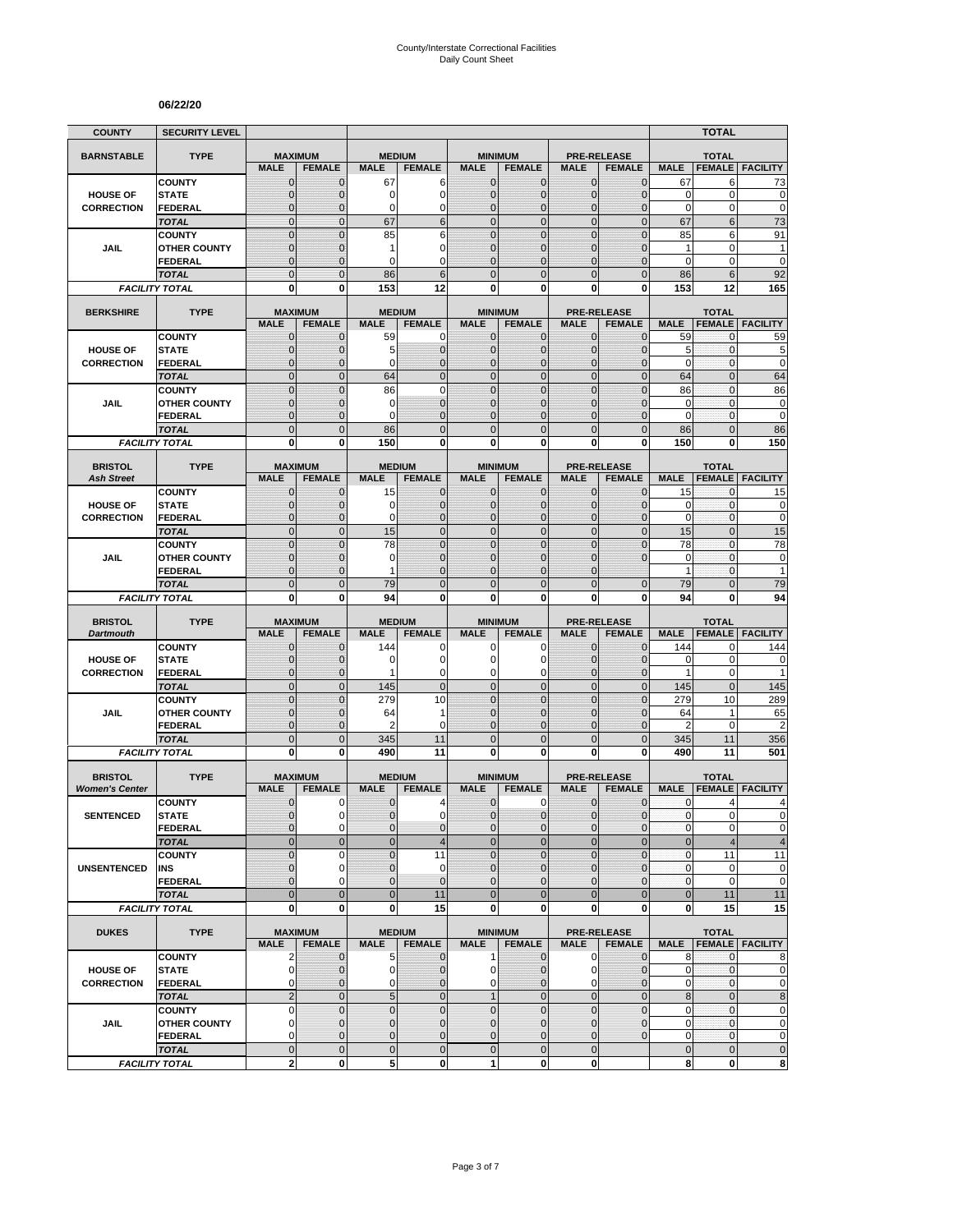# County/Interstate Correctional Facilities Daily Count Sheet

| <b>ESSEX</b>          | <b>TYPE</b>                           |                                  | <b>MAXIMUM</b>                   | <b>MEDIUM</b>                    |                     | <b>MINIMUM</b>               |                                |                                  | <b>PRE-RELEASE</b>                    |                            | <b>TOTAL</b>               |                          |
|-----------------------|---------------------------------------|----------------------------------|----------------------------------|----------------------------------|---------------------|------------------------------|--------------------------------|----------------------------------|---------------------------------------|----------------------------|----------------------------|--------------------------|
| <b>Middleton</b>      |                                       | <b>MALE</b>                      | <b>FEMALE</b>                    | <b>MALE</b>                      | <b>FEMALE</b>       | <b>MALE</b>                  | <b>FEMALE</b>                  | MALE                             | <b>FEMALE</b>                         | <b>MALE</b>                | <b>FEMALE</b>              | <b>FACILITY</b>          |
|                       | <b>COUNTY</b>                         | 0                                | 0                                | 217                              | 0                   | $\mathbf 0$                  | $\mathbf{0}$                   | 0                                | $\Omega$                              | 217                        | 0                          | 217                      |
| <b>HOUSE OF</b>       | <b>STATE</b>                          | 0                                | $\mathbf 0$                      | $\Omega$                         | 0                   | $\mathbf{0}$                 | $\Omega$                       | $\mathbf 0$                      | $\Omega$                              | $\Omega$                   | $\Omega$                   | 0                        |
| <b>CORRECTION</b>     | <b>FEDERAL</b>                        | 0                                | $\mathbf 0$                      | 0                                | 0                   | $\mathbf{0}$                 | $\mathbf 0$                    | $\mathbf{0}$                     | $\mathbf 0$                           | $\mathbf 0$                | $\mathbf{0}$               | $\mathbf 0$              |
|                       | <b>TOTAL</b>                          | $\overline{0}$                   | $\overline{0}$                   | 217                              | $\mathbf 0$         | $\mathbf 0$                  | $\overline{0}$                 | $\mathbf 0$                      | $\overline{0}$                        | 217                        | $\mathbf{0}$               | 217                      |
|                       | <b>COUNTY</b>                         | $\mathbf{0}$<br>$\mathbf 0$      | $\overline{0}$<br>$\overline{0}$ | 627                              | $\overline{0}$<br>0 | $\mathbf{0}$<br>$\mathbf{0}$ | $\Omega$                       | $\mathbf 0$<br>$\mathbf 0$       | $\Omega$<br>ſ                         | 627                        | $\mathbf 0$                | 627                      |
| JAIL                  | <b>OTHER COUNTY</b><br><b>FEDERAL</b> | $\mathbf{0}$                     |                                  | 0<br>$\Omega$                    | $\Omega$            | $\mathbf{0}$                 | $\mathbf{0}$<br>$\Omega$       | $\mathbf{0}$                     | 0                                     | 0<br>$\Omega$              | $\mathbf 0$<br>$\mathbf 0$ | 0<br>$\mathbf 0$         |
|                       | <b>TOTAL</b>                          | $\overline{0}$                   | $\mathbf 0$                      | 627                              | $\Omega$            | $\Omega$                     | $\Omega$                       | $\overline{0}$                   | $\Omega$                              | 627                        | $\Omega$                   | 627                      |
|                       | <b>FACILITY TOTAL</b>                 | 0                                | 0                                | 844                              | O                   | $\bf{0}$                     | 0                              | 0                                | 0                                     | 844                        | 0                          | 844                      |
|                       |                                       |                                  |                                  |                                  |                     |                              |                                |                                  |                                       |                            |                            |                          |
| <b>ESSEX</b>          | <b>TYPE</b>                           |                                  | <b>MAXIMUM</b>                   |                                  | <b>MEDIUM</b>       |                              | <b>MINIMUM</b>                 |                                  | <b>PRE-RELEASE</b>                    |                            | <b>TOTAL</b>               |                          |
| W.I.T.                |                                       | <b>MALE</b>                      | <b>FEMALE</b>                    | <b>MALE</b>                      | <b>FEMALE</b>       | <b>MALE</b>                  | <b>FEMALE</b>                  | <b>MALE</b>                      | <b>FEMALE</b>                         | <b>MALE</b>                | <b>FEMALE</b>              | <b>FACILITY</b>          |
| <b>SENTENCED</b>      | <b>COUNTY</b><br><b>STATE</b>         | $\mathbf{0}$<br>0                | 0<br>$\mathbf 0$                 | $\mathbf 0$<br>$\mathbf{0}$      | 0<br>$\overline{0}$ | $\mathbf 0$<br>$\mathbf{0}$  | $\mathbf{0}$<br>$\mathbf{0}$   | $\mathbf 0$<br>0                 | 4<br>$\epsilon$                       | 0<br>$\mathbf 0$           | 4<br>$\mathbf 0$           | 0                        |
|                       | <b>FEDERAL</b>                        | $\overline{0}$                   | $\mathbf 0$                      | $\mathbf{0}$                     | 0                   | $\mathbf{0}$                 | 0                              | $\mathbf 0$                      | 0                                     | $\mathbf{0}$               | 0                          | C                        |
|                       | <b>TOTAL</b>                          | $\overline{0}$                   | $\overline{0}$                   | $\mathbf 0$                      | $\overline{0}$      | $\mathbf{0}$                 | $\overline{0}$                 | $\overline{0}$                   | $\overline{4}$                        | $\mathbf{0}$               | $\overline{4}$             |                          |
|                       | <b>FACILITY TOTAL</b>                 | 0                                | 0                                | $\bf{0}$                         | O                   | $\bf{0}$                     | $\mathbf{0}$                   | 0                                | Δ                                     | $\bf{0}$                   | Δ                          |                          |
|                       |                                       |                                  |                                  |                                  |                     |                              |                                |                                  |                                       |                            |                            |                          |
| <b>ESSEX</b>          | <b>TYPE</b>                           |                                  | <b>MAXIMUM</b>                   |                                  | <b>MEDIUM</b>       |                              | <b>MINIMUM</b>                 |                                  | <b>PRE-RELEASE</b>                    |                            | <b>TOTAL</b>               |                          |
| LCAC                  |                                       | <b>MALE</b>                      | <b>FEMALE</b>                    | <b>MALE</b>                      | <b>FEMALE</b>       | <b>MALE</b>                  | <b>FEMALE</b>                  | <b>MALE</b>                      | <b>FEMALE</b>                         | <b>MALE</b>                |                            | <b>FEMALE</b>   FACILITY |
|                       | <b>COUNTY</b>                         | 0                                | 0                                | $\mathbf{0}$                     | 0                   | 0                            | $\mathbf{0}$                   | 90                               | $\Omega$                              | 90                         | $\Omega$                   | 90                       |
| <b>HOUSE OF</b>       | <b>STATE</b>                          | 0                                | $\overline{0}$                   | $\mathbf 0$                      | 0                   |                              | $\Omega$                       | 0                                | $\Omega$                              | 1                          | $\mathbf 0$                |                          |
| <b>CORRECTION</b>     | FEDERAL                               | 0<br>$\Omega$                    | 0<br>$\overline{0}$              | $\mathbf{0}$<br>$\mathbf 0$      | 0<br>$\overline{0}$ | 0<br>$\overline{1}$          | $\Omega$<br>$\Omega$           | 1<br>91                          | $\mathbf 0$<br>$\Omega$               | $\mathbf{1}$               | $\mathbf 0$<br>$\Omega$    | 1<br>92                  |
|                       | <b>TOTAL</b><br><b>FACILITY TOTAL</b> | 0                                | 0                                | 0                                | 0                   | 1                            | 0                              | 91                               | $\bf{0}$                              | 92<br>92                   | 0                          | 92                       |
|                       |                                       |                                  |                                  |                                  |                     |                              |                                |                                  |                                       |                            |                            |                          |
| <b>FRANKLIN</b>       | <b>TYPE</b>                           |                                  | <b>MAXIMUM</b>                   |                                  | <b>MEDIUM</b>       |                              | <b>MINIMUM</b>                 |                                  | <b>PRE-RELEASE</b>                    |                            | <b>TOTAL</b>               |                          |
|                       |                                       | <b>MALE</b>                      | <b>FEMALE</b>                    | <b>MALE</b>                      | <b>FEMALE</b>       | <b>MALE</b>                  | <b>FEMALE</b>                  | <b>MALE</b>                      | <b>FEMALE</b>                         | <b>MALE</b>                | <b>FEMALE</b>              | <b>FACILITY</b>          |
|                       | <b>COUNTY</b>                         | $\mathbf{0}$                     | 0                                | 54                               | 4                   | $\mathbf{0}$                 | 0                              | 0                                | $\Omega$                              | 54                         | $\overline{4}$             | 58                       |
| <b>HOUSE OF</b>       | <b>OTHER - VT</b>                     | 0                                | $\overline{0}$                   | $\mathbf 0$                      | 0                   | $\mathbf{0}$                 | $\mathbf 0$                    | $\mathbf 0$                      | $\Omega$                              | $\mathbf 0$                | $\mathbf 0$                | $\mathbf 0$              |
| <b>CORRECTION</b>     | <b>STATE</b>                          | $\Omega$                         | $\mathbf 0$                      | 10                               |                     | $\Omega$                     | $\Omega$                       | 0                                | $\sqrt{ }$                            | 10                         | $\mathbf{1}$               | 11                       |
|                       | FEDERAL                               | $\mathbf{0}$                     | $\overline{0}$                   | $\mathbf 0$                      | 0                   | $\mathbf{0}$                 | $\mathbf{0}$                   | 0                                | $\overline{0}$                        | $\mathbf 0$                | $\mathbf 0$                | $\mathbf 0$              |
|                       | <b>TOTAL</b>                          | $\overline{0}$                   | $\mathbf{0}$                     | 64                               | 5                   | $\mathbf{0}$                 | $\mathbf{0}$                   | $\mathbf 0$                      | $\overline{0}$                        | 64                         | 5                          | 69                       |
|                       | <b>COUNTY</b>                         | $\Omega$                         | $\overline{0}$                   | 34                               | 3                   | $\Omega$                     | $\Omega$                       | $\mathbf 0$                      | $\Omega$                              | 34                         | 3                          | 37                       |
| JAIL                  | <b>OTHER COUNTY</b>                   | 0                                | $\mathbf 0$                      | 24                               | 0                   | $\mathbf 0$                  | $\Omega$                       | $\mathbf 0$                      | $\sqrt{ }$                            | 24                         | $\mathbf 0$                | 24                       |
|                       | <b>FEDERAL</b><br><b>TOTAL</b>        | 0<br>$\mathbf{0}$                | 0<br>$\overline{0}$              | 0<br>58                          | 0<br>3              | $\mathbf{0}$<br>$\mathbf{0}$ | $\Omega$<br>$\Omega$           | 0<br>$\overline{0}$              | $\Omega$<br>$\Omega$                  | $\mathbf 0$<br>58          | $\mathbf 0$<br>3           | 0<br>61                  |
|                       | <b>FACILITY TOTAL</b>                 | 0                                | 0                                | 122                              | 8                   | $\bf{0}$                     | 0                              | 0                                | 0                                     | 122                        | 8                          | 130                      |
|                       |                                       |                                  |                                  |                                  |                     |                              |                                |                                  |                                       |                            |                            |                          |
| <b>HAMPDEN</b>        | <b>TYPE</b>                           |                                  | <b>MAXIMUM</b>                   | <b>MEDIUM</b>                    |                     | <b>MINIMUM</b>               |                                |                                  | <b>PRE-RELEASE</b>                    |                            | <b>TOTAL</b>               |                          |
| <b>HOC/JAIL</b>       |                                       | <b>MALE</b>                      | <b>FEMALE</b>                    | <b>MALE</b>                      | <b>FEMALE</b>       | <b>MALE</b>                  | <b>FEMALE</b>                  | <b>MALE</b>                      | <b>FEMALE</b>                         | <b>MALE</b>                | <b>FEMALE</b>              | <b>FACILITY</b>          |
|                       | <b>COUNTY</b>                         | 0                                | $\mathbf 0$                      | 133                              | 0                   | 21                           | 0                              | 0                                | $\mathbf 0$                           | 154                        | $\mathbf{0}$               | 154                      |
| <b>HOUSE OF</b>       | <b>STATE</b>                          | 0                                | $\overline{0}$                   | 28                               | 0                   | 21                           | $\Omega$                       | 1                                | $\sqrt{ }$                            | 50                         | $\mathbf{0}$               | 50                       |
| <b>CORRECTION</b>     | <b>STATE - ELMO</b>                   |                                  |                                  |                                  |                     |                              |                                | 0                                | 0                                     | $\mathbf 0$                | $\mathbf{0}$               | $\mathbf 0$              |
|                       | <b>FEDERAL</b>                        | $\mathbf{0}$                     | $\mathbf 0$                      | $\Omega$                         | 0                   | 0                            | $\mathbf{0}$                   | $\mathbf 0$                      | 0                                     | $\Omega$                   | $\Omega$                   | 0                        |
|                       | <b>TOTAL</b><br><b>COUNTY</b>         | $\overline{0}$<br>$\overline{0}$ | $\overline{0}$<br>$\overline{0}$ | 161                              | $\overline{0}$<br>0 | 42<br>$\mathbf 0$            | $\mathbf{0}$<br>$\overline{0}$ | $\overline{1}$<br>$\overline{0}$ | $\Omega$<br>$\overline{0}$            | 204                        | $\Omega$<br>$\mathbf{0}$   | 204                      |
| <b>JAIL</b>           | <b>OTHER COUNTY</b>                   | 0                                | $\mathbf 0$                      | 345<br>0                         | 0                   | $\mathbf{0}$                 | $\Omega$                       | $\mathbf 0$                      | $\sqrt{ }$                            | 345<br>$\mathbf 0$         | $\mathbf 0$                | 345<br>0                 |
|                       | <b>FEDERAL</b>                        | $\Omega$                         | $\mathbf 0$                      | 9                                | $\Omega$            |                              | $\Omega$                       | $\mathbf 0$                      | $\Omega$                              | 10                         | $\Omega$                   | 10                       |
|                       | <b>TOTAL</b>                          | $\overline{0}$                   | $\overline{0}$                   | 354                              | $\Omega$            |                              | $\overline{0}$                 | $\overline{0}$                   | $\Omega$                              | 355                        | $\Omega$                   | 355                      |
|                       | <b>FACILITY TOTAL</b>                 | $\mathbf{0}$                     | $\boldsymbol{0}$                 | 515                              | 0                   | 43                           | 0                              | 1                                | 0                                     | 559                        | 0                          | 559                      |
|                       |                                       |                                  |                                  |                                  |                     |                              |                                |                                  |                                       |                            |                            |                          |
| <b>HAMPDEN</b>        | <b>TYPE</b>                           |                                  | <b>MAXIMUM</b>                   |                                  | <b>MEDIUM</b>       |                              | <b>MINIMUM</b>                 |                                  | <b>PRE-RELEASE</b>                    |                            | <b>TOTAL</b>               |                          |
| <b>WMCAC</b>          |                                       | <b>MALE</b>                      | <b>FEMALE</b>                    | <b>MALE</b>                      | <b>FEMALE</b>       | <b>MALE</b>                  | <b>FEMALE</b>                  | <b>MALE</b>                      | <b>FEMALE</b>                         | <b>MALE</b>                |                            | <b>FEMALE</b> FACILITY   |
|                       | <b>COUNTY</b>                         | $\mathbf 0$                      | $\mathbf{0}$                     | $\mathbf 0$                      | 0                   | 15                           | 0                              | $\mathbf 0$                      | $\mathbf 0$                           | 15                         | 0                          | 15                       |
| <b>HOUSE OF</b>       | <b>STATE</b>                          | $\mathbf{0}$                     | $\mathbf{0}$                     | $\overline{0}$                   | 0                   | $\mathbf 0$<br>$\mathbf 0$   | 0                              | $\mathbf{0}$                     | $\overline{0}$                        | $\mathbf 0$<br>$\mathbf 0$ | $\mathbf 0$<br>$\mathbf 0$ | 0                        |
| <b>CORRECTION</b>     | <b>FEDERAL</b><br><b>TOTAL</b>        | $\mathbf{0}$<br>$\mathbf{0}$     | 0<br>$\mathbf{0}$                | $\overline{0}$<br>$\overline{0}$ | 0<br>$\overline{0}$ | 15                           | $\Omega$<br>$\overline{0}$     | $\mathbf{0}$<br>$\mathbf 0$      | 0<br>$\mathbf 0$                      | 15                         | $\mathbf{0}$               | $\pmb{0}$<br>15          |
|                       | <b>FACILITY TOTAL</b>                 | $\bf{0}$                         | $\mathbf{0}$                     | $\mathbf{0}$                     | 0                   | 15                           | 0                              | 0                                | $\bf{0}$                              | 15                         | 0                          | 15                       |
|                       |                                       |                                  |                                  |                                  |                     |                              |                                |                                  |                                       |                            |                            |                          |
| <b>HAMPDEN</b>        | <b>TYPE</b>                           |                                  | <b>MAXIMUM</b>                   |                                  | <b>MEDIUM</b>       |                              | <b>MINIMUM</b>                 |                                  | <b>PRE-RELEASE</b>                    |                            | <b>TOTAL</b>               |                          |
| <b>Women's Center</b> |                                       | <b>MALE</b>                      | <b>FEMALE</b>                    | <b>MALE</b>                      | <b>FEMALE</b>       | <b>MALE</b>                  | <b>FEMALE</b>                  | <b>MALE</b>                      | <b>FEMALE</b>                         | <b>MALE</b>                |                            | <b>FEMALE</b> FACILITY   |
|                       | <b>COUNTY</b>                         | 0                                | 0                                | $\mathbf{0}$                     | 10                  | 0                            | 6                              | 0                                | 0                                     | 0                          | 16                         | 16                       |
| <b>HOUSE OF</b>       | <b>STATE</b>                          | $\mathbf{0}$                     | $\mathbf 0$                      | $\mathbf{0}$                     | $\overline{2}$      | $\mathbf{0}$                 | 2                              | $\mathbf 0$                      | 1                                     | $\mathbf 0$                | 5                          | 5                        |
|                       | <b>FEDERAL</b>                        | 0                                | 0                                | 0                                | 0                   | $\mathbf{0}$                 | 0                              | $\mathbf{0}$                     | 0                                     | $\overline{0}$             | $\mathbf 0$                | $\mathbf 0$              |
|                       | <b>TOTAL</b>                          | $\mathbf{0}$                     | $\mathbf 0$                      | $\overline{0}$                   | 12                  | $\overline{0}$               | $\bf 8$                        | $\mathbf{0}$                     |                                       | $\mathbf{0}$               | 21                         | 21                       |
|                       | <b>COUNTY</b>                         | $\overline{0}$                   | $\mathbf 0$                      | $\mathbf{0}$                     | 32                  | $\mathbf{0}$                 | 0                              | $\overline{0}$                   | $\overline{0}$                        | $\mathbf 0$                | 32                         | 32                       |
| <b>JAIL</b>           | <b>OTHER COUNTY</b>                   | 0<br>$\overline{0}$              | $\mathbf 0$<br>$\mathbf 0$       | $\mathbf{0}$                     | 0<br>0              | $\mathbf 0$<br>$\mathbf 0$   | $\mathbf{0}$                   | 0<br>$\mathbf 0$                 | $\ddot{\mathbf{0}}$<br>$\overline{0}$ | $\mathbf 0$<br>$\mathbf 0$ | $\mathbf 0$                | $\pmb{0}$                |
|                       | <b>FEDERAL</b><br><b>TOTAL</b>        | $\mathbf 0$                      | $\mathbf 0$                      | $\mathbf{0}$<br>$\overline{0}$   | 32                  | $\overline{0}$               | $\mathbf{0}$<br>$\mathbf 0$    | $\mathbf{0}$                     | $\mathbf 0$                           | $\mathbf{0}$               | $\mathbf 0$<br>32          | $\mathbf 0$<br>32        |
|                       | <b>FACILITY TOTAL</b>                 | $\pmb{0}$                        | $\mathbf 0$                      | $\mathbf{O}$                     | 44                  | $\mathbf{0}$                 | 8                              | $\mathbf 0$                      | 1                                     | $\overline{0}$             | 53                         | 53                       |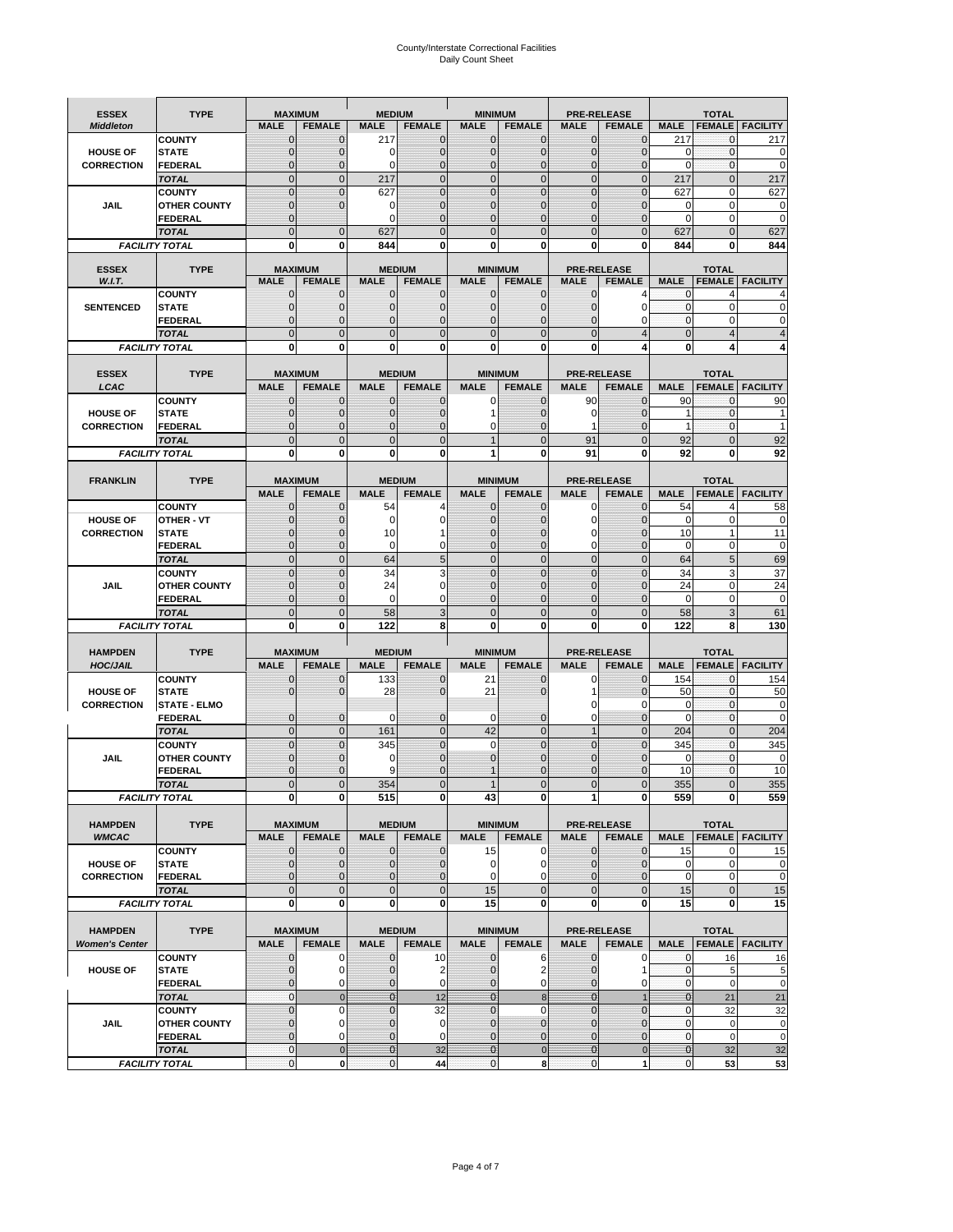| <b>HAMPSHIRE</b>                   | <b>TYPE</b>                   |                             | <b>MAXIMUM</b>                  |                   | <b>MEDIUM</b>                  |                            | <b>MINIMUM</b>                   | <b>PRE-RELEASE</b>                |                                 |                    | <b>TOTAL</b>                  |                        |
|------------------------------------|-------------------------------|-----------------------------|---------------------------------|-------------------|--------------------------------|----------------------------|----------------------------------|-----------------------------------|---------------------------------|--------------------|-------------------------------|------------------------|
|                                    |                               | <b>MALE</b>                 | <b>FEMALE</b>                   | <b>MALE</b>       | <b>FEMALE</b>                  | <b>MALE</b>                | <b>FEMALE</b>                    | <b>MALE</b>                       | <b>FEMALE</b>                   | <b>MALE</b>        | <b>FEMALE</b>                 | <b>FACILITY</b>        |
|                                    | <b>COUNTY</b>                 | $\mathbf{0}$                | $\mathbf 0$                     | 36                | $\mathbf{0}$                   | 6                          | $\mathbf{0}$                     | 6                                 | $\overline{0}$                  | 48                 | 0                             | 48                     |
| <b>HOUSE OF</b>                    | <b>STATE</b>                  | $\mathbf 0$                 | 0                               | 3                 | 0                              | $\mathbf 0$                | $\overline{0}$                   | 5                                 | $\mathbf 0$                     | 8                  | $\mathbf 0$                   | 8                      |
| <b>CORRECTION</b>                  | FEDERAL                       | $\mathbf 0$                 | $\overline{0}$                  | 0                 | $\mathbf 0$                    | $\mathbf 0$                | $\overline{0}$                   | $\mathbf{0}$                      | $\overline{0}$                  | $\mathbf 0$        | $\mathbf{0}$                  | 0                      |
|                                    | <b>TOTAL</b>                  | $\mathbf{0}$                | $\overline{0}$                  | 39                | $\mathbf 0$                    | $6\phantom{1}$             | $\overline{0}$                   | 11                                |                                 | 56                 | $\pmb{0}$                     | 56                     |
|                                    | <b>COUNTY</b>                 | $\mathbf 0$                 | $\mathbf 0$                     | 65                | $\mathbf 0$                    | $\overline{0}$             | $\overline{0}$                   | $\mathbf 0$                       | $\mathbf 0$                     | 65                 | $\mathbf 0$                   | 65                     |
| <b>JAIL</b>                        | <b>OTHER COUNTY</b>           | 0                           | $\mathbf 0$                     | $\overline{0}$    | $\pmb{0}$                      | $\mathbf{0}$               | $\overline{0}$                   | 0                                 | $\mathbf 0$                     | $\mathbf 0$        | $\mathbf{0}$                  | 0                      |
|                                    | <b>FEDERAL</b>                | $\mathbf{0}$                | $\mathbf 0$                     | 3                 | 0                              | $\overline{0}$             | $\mathbf{0}$                     | $\overline{0}$                    | $\overline{0}$                  | 3                  | $\pmb{0}$                     | 3                      |
|                                    | <b>TOTAL</b>                  | $\mathbf 0$                 | $\mathbf 0$                     | 68                | $\mathbf 0$                    | $\overline{0}$             | $\overline{0}$                   | $\mathbf{0}$                      |                                 | 68                 | $\mathbf 0$                   | 68                     |
| <b>FACILITY TOTAL</b>              |                               | 0                           | 0                               | 107               | 0                              | 6                          | 0                                | 11                                |                                 | 124                | 0                             | 124                    |
|                                    | <b>TYPE</b>                   |                             |                                 |                   |                                |                            | <b>MINIMUM</b>                   |                                   |                                 |                    | <b>TOTAL</b>                  |                        |
| <b>MIDDLESEX</b><br>E. Cambridge   |                               | <b>MALE</b>                 | <b>MAXIMUM</b><br><b>FEMALE</b> | <b>MALE</b>       | <b>MEDIUM</b><br><b>FEMALE</b> | <b>MALE</b>                | <b>FEMALE</b>                    | <b>PRE-RELEASE</b><br><b>MALE</b> | <b>FEMALE</b>                   | <b>MALE</b>        | <b>FEMALE</b>                 | <b>FACILITY</b>        |
|                                    | <b>COUNTY</b>                 | 0                           | $\mathbf 0$                     | 0                 | 0                              | 0                          | $\mathbf{0}$                     | 0                                 | 0                               | $\mathbf{0}$       | 0                             | 0                      |
| <b>HOUSE OF</b>                    | <b>STATE</b>                  | $\pmb{0}$                   | $\mathbf 0$                     | $\mathbf 0$       | $\mathbf 0$                    | $\mathbf{0}$               | $\mathbf 0$                      | $\mathbf{0}$                      | $\mathbf 0$                     | $\pmb{0}$          | $\mathbf{0}$                  | 0                      |
| <b>CORRECTION</b>                  | <b>FEDERAL</b>                | $\mathbf{0}$                | $\mathbf 0$                     | $\mathbf 0$       | $\mathbf{0}$                   | $\mathbf{0}$               | $\mathbf{0}$                     | $\mathbf{0}$                      | $\mathbf 0$                     | $\mathbf{0}$       | $\mathbf{0}$                  | 0                      |
|                                    | <b>TOTAL</b>                  | $\mathbf{0}$                | $\overline{0}$                  | $\overline{0}$    | $\mathbf 0$                    | $\mathbf{0}$               | $\mathbf{0}$                     | $\mathbf{0}$                      | $\overline{0}$                  | $\pmb{0}$          | $\mathbf{0}$                  | $\overline{0}$         |
|                                    | <b>COUNTY</b>                 | $\mathbf{0}$                | $\mathbf 0$                     | $\mathbf 0$       | $\mathbf 0$                    | $\mathbf{0}$               | $\mathbf{0}$                     | $\mathbf{0}$                      | $\mathbf 0$                     | $\bf 0$            | $\pmb{0}$                     | 0                      |
| JAIL                               | <b>OTHER COUNTY</b>           | $\mathbf{0}$                | $\mathbf 0$                     | $\mathbf 0$       | $\mathbf 0$                    | $\mathbf{0}$               | $\Omega$                         | $\mathbf{0}$                      | $\mathbf 0$                     | $\mathbf{0}$       | $\mathbf{0}$                  | 0                      |
|                                    | <b>FEDERAL</b>                | $\mathbf{0}$                | $\mathbf{0}$                    | $\mathbf{0}$      | $\mathbf{0}$                   | $\mathbf 0$                | $\mathbf{0}$                     | $\pmb{0}$                         | $\mathbf 0$                     | $\mathbf{0}$       | $\pmb{0}$                     | 0                      |
|                                    | <b>TOTAL</b>                  | $\mathbf{0}$                | $\overline{0}$                  | $\mathbf{0}$      | $\mathbf 0$                    | $\mathbf{0}$               | $\mathbf 0$                      | $\mathbf{0}$                      | $\overline{0}$                  | $\mathbf 0$        | $\mathbf 0$                   | $\overline{0}$         |
| <b>FACILITY TOTAL</b>              |                               | 0                           | 0                               | $\mathbf 0$       | 0                              | 0                          | $\mathbf{0}$                     | $\bf{0}$                          | 0                               | 0                  | 0                             | O                      |
| <b>MIDDLESEX</b>                   | <b>TYPE</b>                   |                             | <b>MAXIMUM</b>                  |                   | <b>MEDIUM</b>                  |                            | <b>MINIMUM</b>                   | <b>PRE-RELEASE</b>                |                                 |                    | <b>TOTAL</b>                  |                        |
| <b>Billerica</b>                   |                               | <b>MALE</b>                 | <b>FEMALE</b>                   | <b>MALE</b>       | <b>FEMALE</b>                  | <b>MALE</b>                | <b>FEMALE</b>                    | <b>MALE</b>                       | <b>FEMALE</b>                   | <b>MALE</b>        | <b>FEMALE</b>                 | <b>FACILITY</b>        |
|                                    | <b>COUNTY</b>                 | 0                           | $\mathbf 0$                     | 119               | $\mathbf{0}$                   | 20                         | $\mathbf{0}$                     | 28                                | $\overline{0}$                  | 167                | 0                             | 167                    |
| <b>HOUSE OF</b>                    | <b>STATE</b>                  | 0                           | $\overline{0}$                  | 0                 | $\mathbf{0}$                   | 0                          | $\mathbf{0}$                     | 0                                 | $\overline{0}$                  | 0                  | $\mathbf 0$                   | 0                      |
| <b>CORRECTION</b>                  | <b>FEDERAL</b>                | 0                           | $\mathbf 0$                     | 0                 | $\mathbf{0}$                   | $\mathbf 0$                | $\mathbf{0}$                     | 0                                 | $\mathbf 0$                     | $\mathbf 0$        | $\pmb{0}$                     | 0                      |
|                                    | <b>TOTAL</b>                  | $\mathbf{0}$                | $\overline{0}$                  | 119               | $\mathbf 0$                    | 20                         | $\mathbf 0$                      | 28                                | $\overline{0}$                  | 167                | $\mathbf{0}$                  | 167                    |
|                                    | <b>COUNTY</b>                 | $\mathbf 0$                 | $\overline{0}$                  | 386               | $\overline{0}$                 | $\overline{0}$             | $\overline{0}$                   | $\mathbf 0$                       | $\overline{0}$                  | 386                | $\mathbf 0$                   | 386                    |
| <b>JAIL</b>                        | <b>OTHER COUNTY</b>           | 0                           | 0                               | 0                 | 0                              | $\mathbf 0$                | $\overline{0}$                   | 0                                 | $\mathbf 0$                     | 0                  | 0                             | 0                      |
|                                    | <b>FEDERAL</b>                | 0                           | $\overline{0}$                  | $\Omega$          | $\overline{0}$                 | $\overline{0}$             | $\mathbf 0$                      | 0                                 | $\overline{0}$                  | $\mathbf 0$        | $\mathbf{0}$                  | 0                      |
|                                    |                               | $\mathbf{0}$                |                                 |                   |                                |                            |                                  |                                   |                                 | 386                |                               |                        |
|                                    | <b>TOTAL</b>                  |                             | $\mathbf 0$                     | 386               | $\mathbf 0$                    | $\overline{0}$             | $\mathbf 0$                      | $\mathbf{0}$                      | $\mathbf 0$                     |                    | $\mathbf 0$                   | 386                    |
| <b>FACILITY TOTAL</b>              |                               |                             | 0                               | 505               | 0                              | 20                         | 0                                | 28                                | 0                               | 553                | 0                             | 553                    |
|                                    |                               |                             |                                 |                   |                                |                            |                                  |                                   |                                 |                    |                               |                        |
| <b>NORFOLK</b>                     | <b>TYPE</b>                   |                             | <b>MAXIMUM</b>                  |                   | <b>MEDIUM</b>                  |                            | <b>MINIMUM</b>                   | <b>PRE-RELEASE</b>                |                                 |                    | <b>TOTAL</b>                  |                        |
| Dedham / RT 128                    | <b>COUNTY</b>                 | <b>MALE</b><br>$\mathbf{0}$ | <b>FEMALE</b><br>$\mathbf 0$    | <b>MALE</b><br>83 | <b>FEMALE</b><br>$\mathbf{0}$  | <b>MALE</b><br>0           | <b>FEMALE</b><br>$\mathbf{0}$    | <b>MALE</b><br>20                 | <b>FEMALE</b><br>$\overline{0}$ | <b>MALE</b><br>103 | <b>FEMALE</b><br>0            | <b>FACILITY</b>        |
| <b>HOUSE OF</b>                    | <b>STATE</b>                  | $\mathbf{0}$                | $\mathbf 0$                     | $\mathbf 0$       | $\overline{0}$                 | $\mathbf 0$                | $\mathbf{0}$                     | 0                                 | $\overline{0}$                  | 0                  | $\mathbf 0$                   | 103                    |
| <b>CORRECTION</b>                  | <b>FEDERAL</b>                | 0                           | 0                               | 0                 | 0                              | 0                          | $\overline{0}$                   | 0                                 | 0                               | $\mathbf 0$        | $\mathbf 0$                   | 0                      |
|                                    | <b>TOTAL</b>                  | $\mathbf{0}$                | $\mathbf 0$                     | 83                | $\overline{0}$                 | $\mathbf 0$                | $\overline{0}$                   | 20                                | $\overline{0}$                  | 103                | $\mathbf{0}$                  | 103                    |
|                                    | <b>COUNTY</b>                 | $\mathbf{0}$                | $\overline{0}$                  | 156               | $\overline{0}$                 | $\overline{0}$             | $\overline{0}$                   | $\mathbf 0$                       | $\overline{0}$                  | 156                | $\mathbf 0$                   | 156                    |
| <b>JAIL</b>                        | INS                           | $\mathbf 0$                 | 0                               | $\mathbf 0$       | 0                              | $\mathbf{0}$               | $\overline{0}$                   | 0                                 | $\mathbf 0$                     | 0                  | 0                             | 0                      |
|                                    | FEDERAL                       | $\mathbf{0}$                | $\overline{0}$                  | 63                | $\overline{0}$                 | $\overline{0}$             | $\overline{0}$                   | $\overline{0}$                    | $\mathbf 0$                     | 63                 | $\mathbf{0}$                  | 63                     |
|                                    | <b>TOTAL</b>                  | $\mathbf 0$                 | $\overline{0}$                  | 219               | $\overline{0}$                 | $\overline{0}$             | $\overline{0}$                   | $\overline{0}$                    | $\overline{0}$                  | 219                | $\overline{0}$                | 219                    |
| <b>FACILITY TOTAL</b>              |                               | 0                           | 0                               | 302               | 0                              | 0                          | $\mathbf{0}$                     | 20                                | 0                               | 322                | 0                             | 322                    |
|                                    |                               |                             |                                 |                   | <b>MEDIUM</b>                  |                            |                                  |                                   |                                 |                    |                               |                        |
| <b>NORFOLK</b><br><b>Braintree</b> | <b>TYPE</b>                   | <b>MALE</b>                 | <b>MAXIMUM</b><br><b>FEMALE</b> | <b>MALE</b>       | <b>FEMALE</b>                  | <b>MALE</b>                | <b>MINIMUM</b><br><b>FEMALE</b>  | <b>PRE-RELEASE</b><br><b>MALE</b> | <b>FEMALE</b>                   | <b>MALE</b>        | <b>TOTAL</b><br><b>FEMALE</b> | <b>FACILITY</b>        |
|                                    | <b>COUNTY</b>                 | 0                           | $\mathbf 0$                     | $\mathbf 0$       | 0                              | 0                          | $\mathbf{0}$                     | 0                                 | 0                               | 0                  | 0                             | 0                      |
| <b>HOUSE OF</b>                    | <b>STATE</b>                  | $\mathbf{0}$                | $\mathbf{0}$                    | $\mathbf{O}$      | $\overline{0}$                 | $\mathbf{0}$               | $\overline{0}$                   | $\mathbf{0}$                      | $\overline{0}$                  | $\mathbf{0}$       | $\mathbf{O}$                  | 0                      |
| <b>CORRECTION</b>                  | FEDERAL                       | $\mathbf 0$                 | 0                               | $\mathbf 0$       | $\mathbf 0$                    | $\mathbf 0$                | $\overline{0}$                   | 0                                 | $\mathbf 0$                     | $\mathbf 0$        | $\mathbf 0$                   | 0                      |
|                                    | <b>TOTAL</b>                  | $\pmb{0}$                   | $\mathbf 0$                     | $\mathbf 0$       | $\mathbf 0$                    | $\mathbf{0}$               | $\mathbf 0$                      | $\mathbf 0$                       | $\pmb{0}$                       | $\mathbf 0$        | $\pmb{0}$                     | $\mathbf 0$            |
| <b>FACILITY TOTAL</b>              |                               | $\mathbf 0$                 | 0                               | $\mathbf{0}$      | 0                              | 0                          | <sub>0</sub>                     | $\mathbf 0$                       | 0                               | $\mathbf 0$        | $\mathbf 0$                   | $\mathbf{0}$           |
|                                    |                               |                             |                                 |                   |                                |                            |                                  |                                   |                                 |                    |                               |                        |
| <b>PLYMOUTH</b>                    | <b>TYPE</b>                   |                             | <b>MAXIMUM</b>                  |                   | <b>MEDIUM</b>                  |                            | <b>MINIMUM</b>                   |                                   | <b>PRE-RELEASE</b>              |                    | <b>TOTAL</b>                  |                        |
|                                    |                               | <b>MALE</b>                 | <b>FEMALE</b>                   | <b>MALE</b>       | <b>FEMALE</b>                  | <b>MALE</b>                | <b>FEMALE</b>                    | <b>MALE</b>                       | <b>FEMALE</b>                   | <b>MALE</b>        |                               | <b>FEMALE FACILITY</b> |
| <b>HOUSE OF</b>                    | <b>COUNTY</b><br><b>STATE</b> | $\mathbf{0}$<br>$\mathbf 0$ | $\mathbf{0}$<br>$\mathbf 0$     | 91                | $\mathbf 0$<br>$\pmb{0}$       | 0<br>$\pmb{0}$             | $\mathbf{0}$<br>$\mathbf 0$      | $\mathbf 0$<br>$\mathbf 0$        | $\mathbf{0}$<br>$\overline{0}$  | 91<br>45           | $\mathbf 0$<br>$\mathbf 0$    | 91                     |
| <b>CORRECTION</b>                  | <b>FEDERAL</b>                | $\mathbf{0}$                | $\mathbf 0$                     | 45<br>0           | $\mathbf 0$                    | $\mathbf 0$                | $\mathbf{0}$                     | 0                                 | $\overline{0}$                  | $\mathbf 0$        | $\mathbf 0$                   | 45<br>$\pmb{0}$        |
|                                    | <b>DYS</b>                    | $\pmb{0}$                   | $\mathbf{0}$                    | 0                 | $\pmb{0}$                      | $\mathbf 0$                | $\overline{0}$                   | $\mathbf 0$                       | $\mathbf 0$                     | $\mathbf 0$        | $\overline{0}$                | $\mathbf 0$            |
|                                    | <b>TOTAL</b>                  | $\mathbf 0$                 | $\mathbf 0$                     | 136               | $\mathbf 0$                    | $\mathbf 0$                | $\mathbf 0$                      | $\mathbf 0$                       | $\pmb{0}$                       | 136                | $\mathbf{0}$                  | 136                    |
|                                    | <b>COUNTY</b>                 | $\pmb{0}$                   | $\mathbf 0$                     | 169               | $\mathbf 0$                    | $\mathbf{0}$               | $\overline{0}$                   | $\mathbf 0$                       | $\pmb{0}$                       | 169                | $\mathbf 0$                   | 169                    |
| JAIL                               | <b>OTHER COUNTY</b>           | $\mathbf{0}$                | $\mathbf 0$                     | 125               | $\pmb{0}$                      | $\mathbf 0$                | $\overline{0}$                   | 0                                 | $\mathbf 0$                     | 125                | $\mathbf 0$                   | 125                    |
|                                    | <b>FEDERAL</b>                | $\mathbf 0$                 | $\mathbf 0$                     | 154               | 0                              | $\mathbf 0$                | $\overline{0}$                   | $\mathbf 0$                       | $\mathbf 0$                     | 154                | $\mathbf 0$                   | 154                    |
|                                    | 52A's                         | $\mathbf{0}$                | $\mathbf 0$                     | 0                 | $\mathbf{0}$                   | $\mathbf 0$                | $\overline{0}$                   | $\mathbf 0$                       | $\mathbf 0$                     | $\mathbf 0$        | $\mathbf{0}$                  | $\mathbf 0$            |
|                                    | Non 52A's<br><b>TOTAL</b>     | $\mathbf 0$<br>$\mathbf{0}$ | $\mathbf{0}$<br>$\mathbf 0$     | 0<br>448          | 0<br>$\overline{0}$            | $\mathbf 0$<br>$\mathbf 0$ | $\overline{0}$<br>$\overline{0}$ | $\mathbf 0$<br>$\mathbf 0$        | $\mathbf 0$<br>$\pmb{0}$        | $\mathbf 0$<br>448 | $\mathbf 0$<br>$\pmb{0}$      | $\mathbf 0$<br>448     |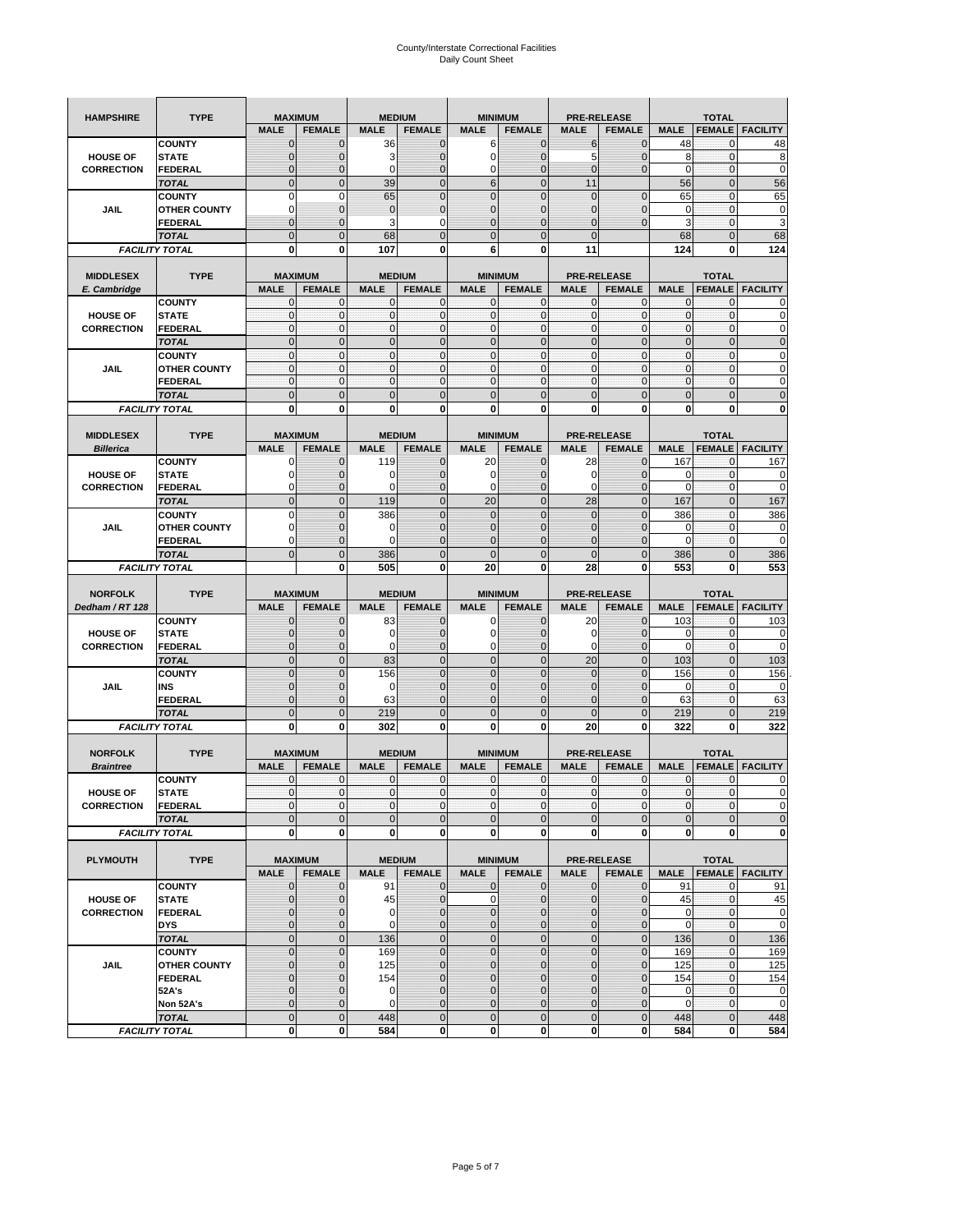# County/Interstate Correctional Facilities Daily Count Sheet

| <b>SUFFOLK</b>        | <b>TYPE</b>           |                              | <b>MAXIMUM</b> |               | <b>MEDIUM</b> |                | <b>MINIMUM</b> |                | <b>PRE-RELEASE</b> |             | <b>TOTAL</b>  |                 |
|-----------------------|-----------------------|------------------------------|----------------|---------------|---------------|----------------|----------------|----------------|--------------------|-------------|---------------|-----------------|
| <b>Nashua Street</b>  |                       | <b>MALE</b>                  | <b>FEMALE</b>  | <b>MALE</b>   | <b>FEMALE</b> | <b>MALE</b>    | <b>FEMALE</b>  | <b>MALE</b>    | <b>FEMALE</b>      | <b>MALE</b> | <b>FEMALE</b> | <b>FACILITY</b> |
|                       | <b>COUNTY</b>         | $\Omega$                     | $\mathbf{0}$   | 412           | $\Omega$      | $\mathbf{0}$   | $\Omega$       | $\mathbf{0}$   | $\Omega$           | 412         | $\Omega$      | 412             |
| JAIL                  | <b>OTHER COUNTY</b>   | $\Omega$                     | $\Omega$       | $\Omega$      | 0             | $\Omega$       | $\Omega$       | $\Omega$       | $\Omega$           | $\Omega$    | $\Omega$      | 0               |
|                       | <b>FEDERAL</b>        | $\mathbf{0}$                 | $\mathbf{0}$   | 0             | 0             | $\mathbf{0}$   | $\mathbf{0}$   | $\mathbf 0$    | $\mathbf{0}$       | $\Omega$    | 0             | 0               |
|                       | <b>TOTAL</b>          | $\Omega$                     | $\Omega$       | 412           | $\Omega$      | $\overline{0}$ | $\Omega$       | $\Omega$       | $\Omega$           | 412         | $\Omega$      | 412             |
|                       | <b>FACILITY TOTAL</b> | 0                            | $\bf{0}$       | 412           | $\bf{0}$      | $\mathbf{0}$   | $\bf{0}$       | $\mathbf{0}$   | 0                  | 412         | 0             | 412             |
|                       |                       |                              |                |               |               |                |                |                |                    |             |               |                 |
| <b>SUFFOLK</b>        | <b>TYPE</b>           |                              | <b>MAXIMUM</b> | <b>MEDIUM</b> |               |                | <b>MINIMUM</b> |                | <b>PRE-RELEASE</b> |             | <b>TOTAL</b>  |                 |
| South Bay             |                       | <b>MALE</b>                  | <b>FEMALE</b>  | <b>MALE</b>   | <b>FEMALE</b> | <b>MALE</b>    | <b>FEMALE</b>  | <b>MALE</b>    | <b>FEMALE</b>      | <b>MALE</b> | <b>FEMALE</b> | <b>FACILITY</b> |
|                       | <b>COUNTY</b>         | $\Omega$                     | $\mathbf{0}$   | 317           | 115           | $\mathbf{0}$   | $\mathbf{0}$   | 4              | 2                  | 321         | 117           | 438             |
| <b>HOUSE OF</b>       | <b>STATE</b>          |                              | $\overline{0}$ | $\Omega$      |               | $\Omega$       | O              | $\Omega$       | $\Omega$           | $\Omega$    |               | 1               |
| <b>CORRECTION</b>     | <b>FEDERAL</b>        | $\Omega$                     | $\overline{0}$ | 0             | $\Omega$      | $\mathbf{0}$   | $\mathbf{0}$   | $\Omega$       | 0                  | $\Omega$    | $\Omega$      | $\Omega$        |
|                       | <b>TOTAL</b>          | $\Omega$                     | $\overline{0}$ | 317           | 116           | $\mathbf 0$    | $\mathbf{0}$   | $\overline{4}$ | $\overline{2}$     | 321         | 118           | 439             |
|                       | <b>FACILITY TOTAL</b> | 0                            | 0              | 317           | 116           | $\mathbf{0}$   | 0              | 4              | $\mathbf{2}$       | 321         | 118           | 439             |
|                       |                       |                              |                |               |               |                |                |                |                    |             |               |                 |
| <b>WORCESTER</b>      |                       |                              | <b>MAXIMUM</b> | <b>MEDIUM</b> |               |                | <b>MINIMUM</b> |                | <b>PRE-RELEASE</b> |             | <b>TOTAL</b>  |                 |
|                       |                       | <b>MALE</b>                  | <b>FEMALE</b>  | <b>MALE</b>   | <b>FEMALE</b> | <b>MALE</b>    | <b>FEMALE</b>  | <b>MALE</b>    | <b>FEMALE</b>      | <b>MALE</b> | <b>FEMALE</b> | <b>FACILITY</b> |
|                       | <b>COUNTY</b>         |                              |                |               |               |                |                |                |                    | 194         | $\Omega$      | 194             |
| <b>HOUSE OF</b>       | <b>STATE</b>          |                              |                |               |               |                |                |                |                    | 0           | 0             | 0               |
| <b>CORRECTION</b>     | FEDERAL               |                              |                |               |               |                |                |                |                    | $\Omega$    | $\Omega$      | 0               |
|                       | <b>TOTAL</b>          | $\Omega$                     | $\mathbf{0}$   | $\Omega$      | $\mathbf 0$   | $\mathbf{0}$   | $\mathbf{0}$   | $\mathbf{0}$   | $\Omega$           | 194         | $\mathbf{0}$  | 194             |
|                       | <b>COUNTY</b>         |                              |                |               |               |                |                |                |                    | 306         | $\Omega$      | 306             |
| <b>JAIL</b>           | <b>OTHER COUNTY</b>   |                              |                |               |               |                |                |                |                    | $\Omega$    | $\Omega$      | 0               |
|                       | FEDERAL               |                              |                |               |               |                |                |                |                    | $\Omega$    | $\Omega$      | $\mathbf 0$     |
|                       | <b>TOTAL</b>          | $\cap$                       | $\Omega$       | $\Omega$      | $\mathbf{0}$  | $\mathbf{0}$   | $\Omega$       | $\Omega$       | $\Omega$           | 306         | $\Omega$      | 306             |
|                       | <b>FACILITY TOTAL</b> | $\Omega$                     | 0              | $\Omega$      | 0             | $\mathbf{0}$   | $\bf{0}$       | $\mathbf 0$    | 0                  | 500         | O             | 500             |
|                       |                       |                              |                |               |               |                |                |                |                    |             |               |                 |
| <b>FEDERAL BUREAU</b> |                       | <b>STATE</b>                 |                |               |               |                |                |                |                    |             |               |                 |
| OF PRISONS            | <b>TYPE</b>           | <b>TOTAL</b><br><b>STATE</b> | 11             |               |               |                |                |                |                    |             |               |                 |
| <b>DYS</b>            | <b>TYPE</b>           | <b>TOTAL</b>                 | $\mathbf{1}$   |               |               |                |                |                |                    |             |               |                 |
|                       |                       |                              |                |               |               |                |                |                |                    |             |               |                 |
|                       |                       | <b>STATE</b>                 |                |               |               |                |                |                |                    |             |               |                 |

\*Data for county facilities is provided by the MA County Sheriffs.